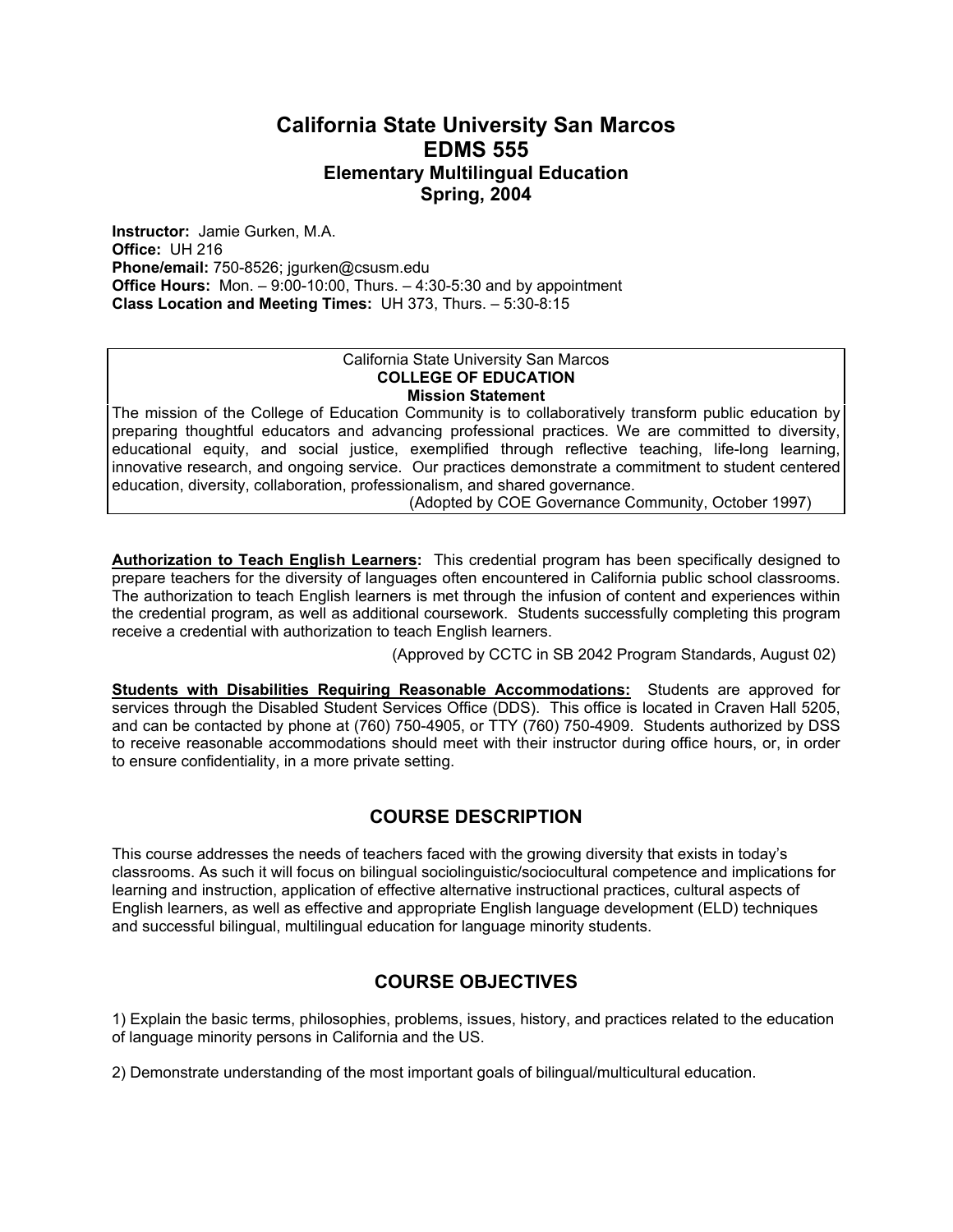3) Explain the theoretical framework upon which bilingual education is founded.

4) Demonstrate understanding of existing student identification, assessment, and language redesignation requirements for the state of California.

5) Explain the connections between bilingual education, English as a second language, English language development, and SDAIE methodologies.

6) Demonstrate understanding of the five models of multicultural education and their implications for curriculum, instruction, and educational policy.

7) Discuss the meaning of culture, differentiated index, and the necessity for cultural convergence in schools.

8) Use confluent education techniques to develop understand of each individual student, create a more just and humane learning environment, and help students in their growth and development as human beings.

# **STANDARD ALIGNMENT**

The course objectives, assignments, and assessments have been aligned with the CTC standards for Multiple Subjects Credential. Please be sure to incorporate artifacts from this class into your final comprehensive portfolio. The following standards are addressed in this class:

**Standard 3: Relationship between Theory and Practice** 

**Standard 4: Pedagogical Thought and Reflective Practice** 

**Standard 5: Equity, Diversity, and Access to the Core Curriculum** 

**Standard 7.a.b:** Preparation to Teach Reading/Language Arts

**Standard 8:** Pedagogical Preparation for Subject-Specific Content Instruction

**Standard 11.c:** Preparation to use Educational Ideas and Research

**Standard 13:** Preparation to Teach English Learners

# **TEACHER PERFORMANCE EXPECTATIONS (TPE) COMPETENCIES**

This course is designed to help teachers seeking the Multiple Subjects Credential to develop the skills, knowledge, and attitudes necessary to assist schools and district in implementing effective programs for all students. The successful candidate will be able to merge theory and practice in order to realize a comprehensive and extensive educational program for all students. The following TPE's are addressed in this course:

Primary Emphasis **TPE 1:** Specific Pedagogical Skills for Subject Matter Instruction **TPE 4:** Making Content Accessible **TPE 5**: Student Engagement TPE 7: Teaching English Learners

Secondary Emphasis

- **TPE 3:** Interpretation and Use of Assessments
- **TPE 6:** Developmentally Appropriate Teaching Practices
- **TPE 11:** Social Environment
- **TPE 13:** Professional Growth
- **TPE 14:** Educational Technology
- **TPE 15:** Social Justice and Equity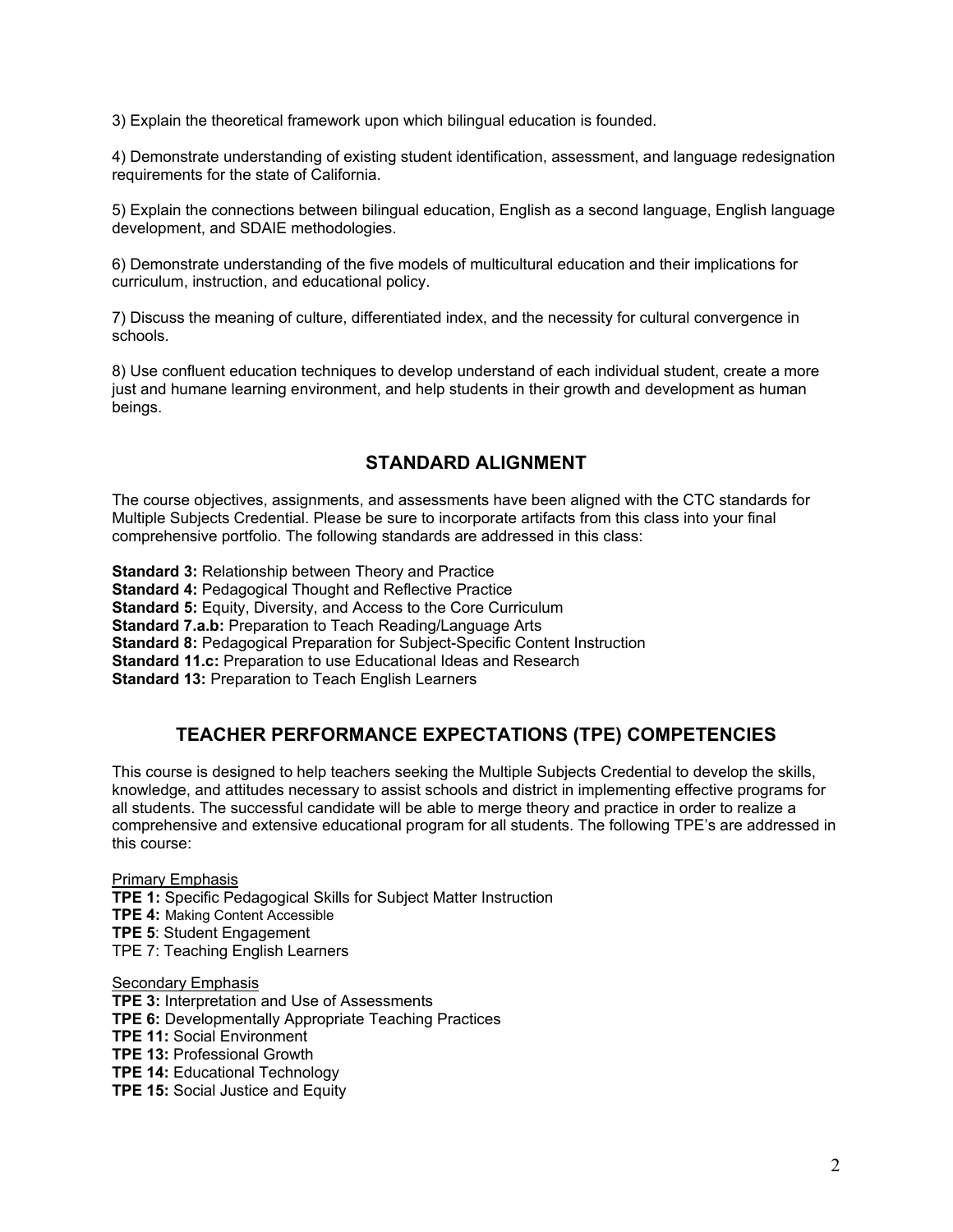## **REQUIRED TEXTS**

Course Reader: Available at Copy Serve in San Marcos – 599-9923

Gibbons, P. (2002). Scaffolding Language, Scaffolding Learning. Heinemann.

Crawford, J. (1999). *Bilingual education: History, politics, theory and practice (4th Edition).* Los Angeles, CA: Evaluation, Dissemination and Assessment Center, CSULA

Peregoy, S. F. & Owen, F. B. (1997). *Reading, Writing, & Learning in ESL* (2<sup>nd</sup> Edition). Longman.

Walter, Theresa. (1996). *Amazing English: How-to Handbook. Addison-Wesley*.

# **ASSIGNMENT DESCRIPTIONS**

#### **Professional Disposition** (20 points):

Students will engage in active learning each class session, and will be expected to actively participate, collaborate, and demonstrate professionalism at all times.

- Do you participate in class discussions productively, sharing your knowledge and understandings?
- Do you interact productively with your peers, taking on a variety of roles (leader, follower, etc.)?
- Do you contribute appropriately to group work—do you "do your share"?
- Are you able to accept others' opinions? Are you supportive of others' ideas?
- Do you support your peers during their presentations?
- Can you monitor and adjust your participation to allow for others' ideas to be heard?
- Do you show a positive attitude and disposition towards teaching all students?
- Do you exhibit professional behavior at all times?

|                                           | <b>Excellent</b>                                                                                                                                            | Acceptable                                                                                                                                            | <b>Unacceptable</b>                                                                                                                                                       |
|-------------------------------------------|-------------------------------------------------------------------------------------------------------------------------------------------------------------|-------------------------------------------------------------------------------------------------------------------------------------------------------|---------------------------------------------------------------------------------------------------------------------------------------------------------------------------|
| <b>Attitude</b><br>3 points possible      | Consistently displays a<br>positive attitude. Offers<br>constructive criticism and<br>includes alternatives that<br>demonstrate initiative.                 | Usually displays a positive<br>attitude. Occasionally offers<br>constructive criticism or<br>includes alternatives that<br>demonstrate initiative.    | Seldom has a positive<br>attitude. Often is critical.<br>Does not offer alternative<br>solutions to criticism.                                                            |
| <b>Participation</b><br>3 points possible | Attends every class,<br>always on time and well-<br>prepared, and never<br>leaves early. Gives<br>closest attention to class<br>activities and speakers.    | Attends every class, usually<br>on time and prepared, and<br>never leaves early. Gives<br>attention to class activities<br>and speakers.              | Inconsistent attendance /<br>promptness. Is not always<br>ready or prepared when<br>class time begins. Doesn't<br>give full attention in class;<br>talks inappropriately. |
| Professionalism<br>3 points possible      | Consistently behaves,<br>talks and works in a<br>mature and respectful<br>manner, regardless of<br>task/topic.                                              | Usually behaves, talks and<br>works in a mature and<br>respectful manner,<br>regardless of task/topic.                                                | Seldom behaves, talks and<br>works in a mature and<br>respectful manner,<br>regardless of task/topic.                                                                     |
| Collaboration<br>3 points possible        | Consistently listens to,<br>shares in, and supports<br>the efforts of others. A<br>positive and enthusiastic<br>group member.                               | Usually listens to, shares in,<br>and supports the efforts of<br>others. Is not always positive<br>or enthusiastic about group<br>work.               | Seldom listens to, shares in,<br>and supports the efforts of<br>others. Is rarely positive or<br>enthusiastic about group<br>work.                                        |
| <b>Contributions</b><br>3 points possible | Consistently contributes<br>useful ideas and<br>suggestions. Always stays<br>focused on tasks. Offers<br>considerable effort and<br>valuable contributions. | Often contributes useful<br>ideas and suggestions.<br>Usually stays focused on<br>tasks. A satisfactory group<br>member who does what is<br>required. | Seldom makes useful<br>contributions. Is rarely<br>focused on tasks. Reluctant<br>to participate. Makes<br>minimal effort to do what is<br>required.                      |

#### **Rubric for Professional Disposition**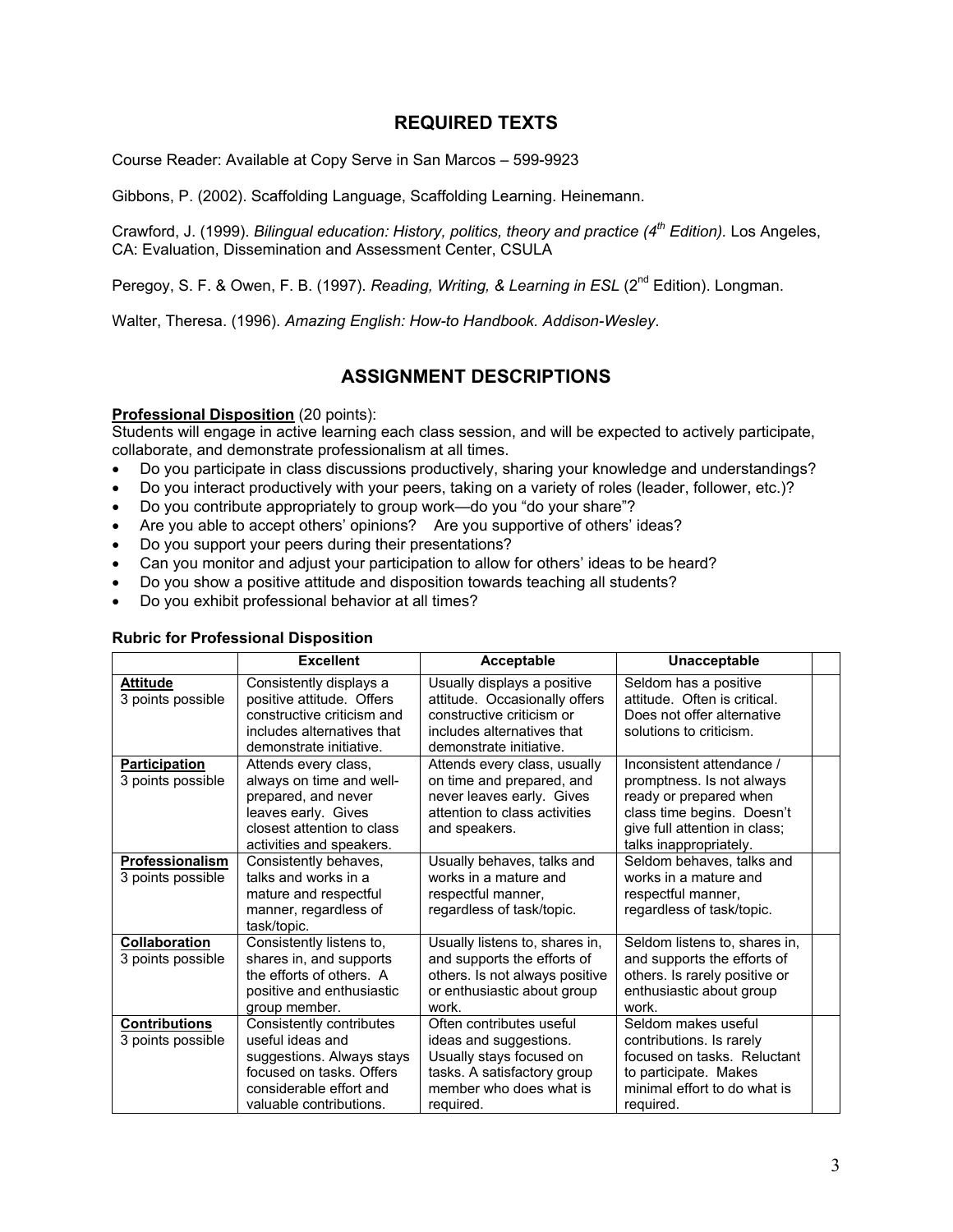| <b>Disposition</b><br>toward teaching<br>3 points possible | Consistently demonstrates<br>concern for learning to<br>teach all children. Always<br>demonstrates strong<br>commitment toward<br>developing (a) an<br>understanding of children,<br>(b) teaching strategies,<br>and (c) knowledge of the<br>CA Standards for the<br><b>Teaching Profession</b><br>(CSTP), Teacher<br>Performance Expectations<br>(TPE), and CA Content<br>Standards. | Often demonstrates concern<br>for learning to teach all<br>children. Often<br>demonstrates commitment<br>toward developing (a) an<br>understanding of children,<br>(b) teaching strategies, and<br>(c) knowledge of the<br>CSTP's, TPE's, and CA<br>Content Standards. | Seldom shows concern for<br>learning to teach all children.<br>Rarely demonstrates<br>commitment toward<br>developing (a) an<br>understanding of children,<br>(b) teaching strategies, and<br>(c) knowledge of the<br>CSTP's, TPE's, and CA<br>Content Standards. |  |
|------------------------------------------------------------|---------------------------------------------------------------------------------------------------------------------------------------------------------------------------------------------------------------------------------------------------------------------------------------------------------------------------------------------------------------------------------------|------------------------------------------------------------------------------------------------------------------------------------------------------------------------------------------------------------------------------------------------------------------------|-------------------------------------------------------------------------------------------------------------------------------------------------------------------------------------------------------------------------------------------------------------------|--|
| Leadership<br>2 points possible                            | Demonstrates leadership<br>in class activities. Is<br>respected as a leader by<br>other students.                                                                                                                                                                                                                                                                                     | Effectively participates and<br>contributes, but rarely<br>demonstrates leadership<br>qualities.                                                                                                                                                                       | Does not demonstrate<br>leadership in any area of<br>class.                                                                                                                                                                                                       |  |

You will do a self assessment, using this rubric, and write a 1-2 page rationale. **Total Score:** \_\_\_\_ The instructor will also do an assessment, using this rubric.

**Reading Reflections (10 points):** It is expected that everyone will have an understanding of all the readings and will come to class prepared to discuss them. Using a 5 x 8 index card, write at least 3 comments from the readings for that session. **Do not summarize**. Please give thoughtful **reactions**, **responses**, and **reflections**. If the readings are from more than one book, try to comment on more than one book. If questions arise from the readings that you would like to see discussed in class, write out your questions on the back of your card and highlight them with a colored marker. We will use these as the basis of our discussion at the beginning of some classes. I will collect them at the beginning of each session and they should show that you have done the reading. **Due each class session beginning with the 2nd session with 2 free passes!** 

### **Lesson Observation (10 points)**

For this assignment you will observe an English learner or group of students during your teaching assignment. You will collect and document evidence of any instructional modifications made to provide comprehensible academic input for the student(s). As part of your write-up, you are to discuss how you would change the lesson/activity in light of the information and knowledge gained in the course. **Due date: March 11** 

### **SDAIE Unit Plan (20 points)**

Providing rigorous academic instruction that also facilitates English language acquisition is critical to the academic achievement of English learners. This assignment will provide you with an opportunity to demonstrate ways in which curriculum and instruction, while remaining grade level appropriate, can be modified so that it is comprehensible to English Learners. Some of this assignment will be done in class and thus collaboration is highly encouraged. You will design or adapt a unit of at least three sequential lessons that employ SDAIE methodology. Lesson plans, either a 5 step or "Into, Through and Beyond", should be formulated to meet the needs of English Learners. The final plans should include the criteria listed below. Be certain to provide a reflective evaluation of the lesson plans by addressing the questions below:

• Does each lesson use visuals, manipulatives, realia, drama and scaffolding techniques that would facilitate understanding?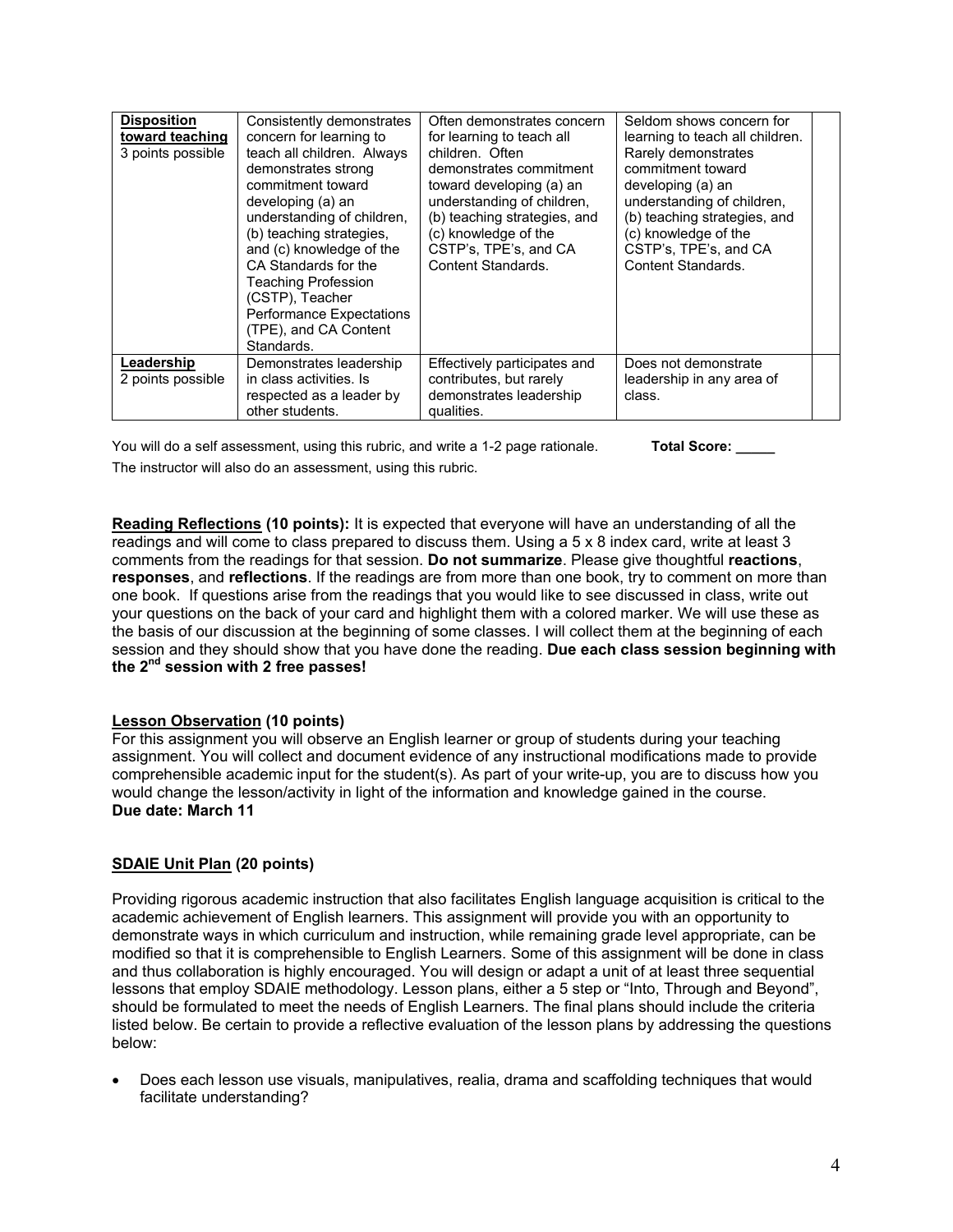- Does each lesson emphasize the presentation of content in context?
- Does each lesson take into consideration the varying English proficiencies of English learner students?
- Do the lesson strategies incorporate group collaboration, cooperative learning activities, peer assistance, or other work group techniques?
- Does the lesson incorporate the culture, lived experiences, and if possible, the language of the students?
- Is the curriculum reflected in the lesson challenging and not watered down?
- Does the lesson address or multiple intelligences/modalities?

**Due date: April 22**

### **SDAIE Presentation (10 points)**

Each group will have 20 minutes to present a SDAIE component of their Unit Plan to the class. Presentations will be scheduled for the last two sessions of class. **Due date: April 22 & 29** 

#### **Multicultural Literacy Unit Plan (20 points)**

With a partner, you will have the opportunity to develop a multicultural literacy unit that will address appropriate literature selections reflecting multicultural perspectives for students in grades K-2 or 3-6. Choose six powerful children's multicultural selections that should be the center of the curriculum for different times throughout the year. This plan should include an **outline of how the multicultural books**  will be used throughout specified times of the year and a justification (explanation) of the selections made. At least three of the books must be bilingual (English and another language) with a brief discussion of how "primary language support" will be incorporated into the literacy unit. Write **one** detailed reading and writing lesson plan that will clearly delineate how every child will be successful by providing universal access to diverse students (e.g., gifted, English learners, special needs, and non-readers, etc.). Be sure to include SDAIE strategies in your lesson plan.

The format of the multicultural literacy unit should include:

- 1) Focus of the unit and brief summary of each book.
- 2) Grade level this unit is appropriate for.
- 3) Outline/plan of how the books will be used throughout specified times of the year.
- 4) One reading and writing lesson plan that will identify standards being covered.
- 5) Identify Assessment strategies: how you will determine that they learned what you intended (how you will assess them).
- 6) Primary language support component of the unit plan.
- 7) Appropriate accommodations and support for diverse learners.

**Poster Sessions** (20 minutes each): Tables will be set up to provide space for half of the class to present/display their Multicultural literacy unit. The other half of the class will be free to circulate, listen to brief summaries of the book units, ask questions and examine books. (Three rotations will be given). Please make copies of your material for the rest of the class to be passed out during the poster sessions. **Due date: March 25** 

**Note:** Dr. Alice Quiocho has developed an excellent website with a bibliography of children's literature and multicultural books that could be a great resource for you (http://www.csusm.edu/Quiocho).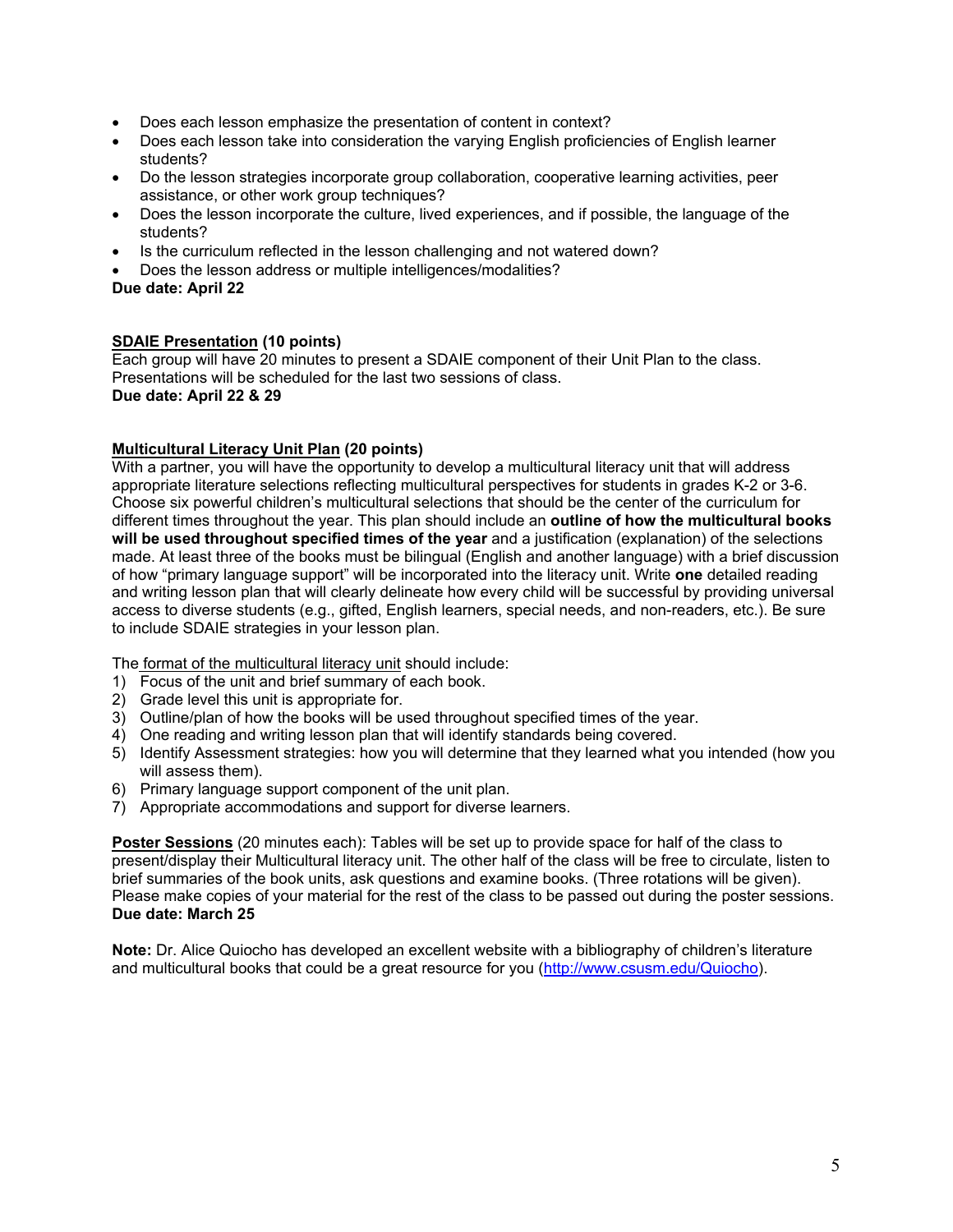### **COE Attendance Policy**

Due to the dynamic and interactive nature of courses in the College of Education, all students are expected to attend all classes and participate actively. At a minimum, students must attend more than 80% of class time, or s/he may not receive a passing grade for the course at the discretion of the instructor. Individual instructors may adopt more stringent attendance requirements. Should the student have extenuating circumstances, s/he should contact the instructor as soon as possible.

A good student is one who adheres to standards of dependability and promptness. If you miss two or more class sessions or are late (or leave early) for more than three sessions, you cannot receive an A. If you miss three or more class sessions or are late (or leave early) for more than five sessions, you cannot receive a B. Late arrivals and early departures will each count as a 1/2 absence. Please notify your instructor by email as soon as you anticipate an absence. Absences do not change assignment due dates.

# **Completion of Course Assignments**

All students are expected to participate in class activities and demonstrate reflective thinking and learning both in writing and in class discussions. It is important that students are well prepared for class sessions by completing the readings and assignments scheduled **before** the class meeting. All assignments should be handed in on the date due unless previously arranged with the instructor. **Assignments not handed-in on the due date will lose 10% of possible credit per day.** After two weeks, late assignments will receive no credit. Assignments should be typed and double-spaced (except for reading reflections). If you have extraordinary circumstances in your life which will impact your assignments, please let me know. I want you to be able to stay in school and succeed. If you have any questions or concerns, please feel free to come in and speak with me about them.

### **Grading**

| <b>Assignment</b>                  | <b>Points Possible</b> | <b>Scale</b>    |
|------------------------------------|------------------------|-----------------|
| Professional Disposition           | 20 points              | $95-100\% = A$  |
| <b>Facilitation of Readings</b>    | 10 points              | $90-94\% = A$   |
| <b>Reading Responses</b>           | 10 points              | $87-89\% = B+$  |
| <b>Lesson Observation</b>          | 10 points              | $84 - 86\% = B$ |
| <b>SDAIE Unit Plan</b>             | 20 points              | $80 - 83\% = B$ |
| Group Presentation of SDAIE Unit   | 10 points              | $77-79\% = C +$ |
| <b>Multicultural Literacy Unit</b> | 20 points              |                 |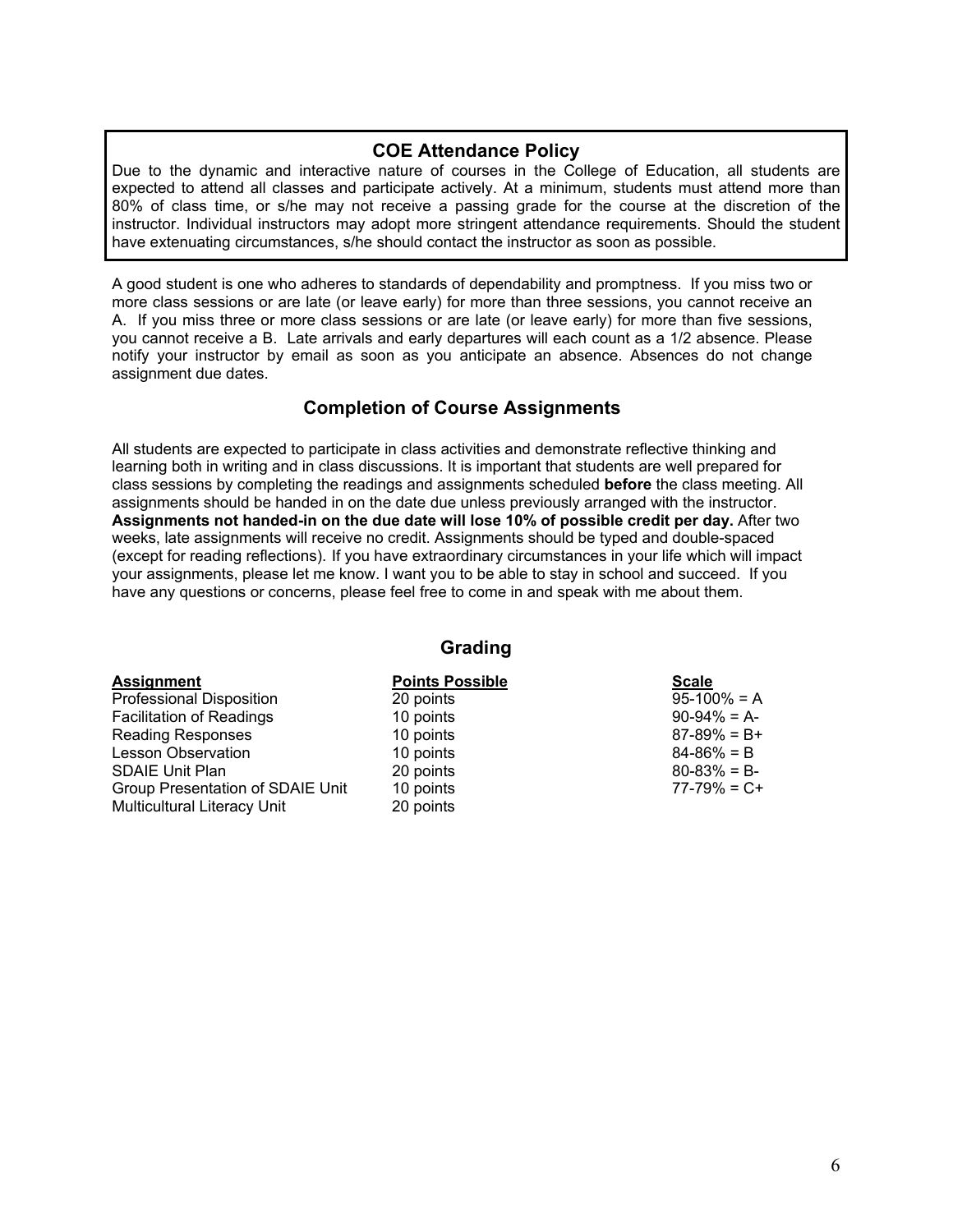#### **TEACHER PERFORMANCE EXPECTATIONS**

## **Reading Responses – Rubric Rating**

| Criteria                                                    | Developing                                                                                                                                                                                                                       | Nearly<br>Meets                                                                                                                                                                                                                                                                          | Meets                                                                                                                                                                                                                                      | Exceeds                                                                                                                                                                                                                   |
|-------------------------------------------------------------|----------------------------------------------------------------------------------------------------------------------------------------------------------------------------------------------------------------------------------|------------------------------------------------------------------------------------------------------------------------------------------------------------------------------------------------------------------------------------------------------------------------------------------|--------------------------------------------------------------------------------------------------------------------------------------------------------------------------------------------------------------------------------------------|---------------------------------------------------------------------------------------------------------------------------------------------------------------------------------------------------------------------------|
| <b>TPE 4-</b><br><b>Making</b><br><b>Content Accessible</b> | Although there is some<br>understanding of theory theories and practice in<br>and practice, candidates writing that likely will<br>are unable to<br>demonstrate in their<br>written reflections<br>access to content for<br>ELs. | Candidates apply some<br>provide access to<br>content for ELs.                                                                                                                                                                                                                           | Candidates apply<br>theories and practice to<br>demonstrate how ELs<br>lwill have access to<br>content as they reflect in reflective writing<br>writing on the major<br>ideas, concepts, and<br>topics discussed in class<br>and readings. | <b>I</b> Candidates<br>application of theory<br>and practice<br>demonstrate in the<br>access to content for<br><b>lail</b> students                                                                                       |
| <b>TPE-7</b><br><b>Teaching English</b><br><b>Learners</b>  | Candidates demonstrate<br>lin their interactive<br>journals that they know<br>and can apply few<br>pedagogical theories,<br>principles, and<br>instructional practices<br>for comprehensive<br>instruction of English            | Candidates demonstrate Candidates demonstrate demonstrate in their<br><b>l</b> in their interactive<br>journals that they know<br>and can apply some<br>pedagogical theories,<br>principles, and<br>instructional practices<br>for comprehensive<br>instruction of English<br>llearners. | in their interactive<br>journals that they know<br>and can apply<br>pedagogical theories,<br>principles, and<br>instructional practices<br>for comprehensive<br>instruction of English<br>llearners.                                       | Candidates<br>interactive journals<br>that they know and<br>can apply<br>pedagogical<br>theories, principles,<br>land instructional<br><b>I</b> practices for<br>comprehensive<br>instruction of ALL<br>English learners. |

### **Lesson Observation – Rubric Rating**

| Criteria                                                    | Developing                                                                                                                                                                                                                  | Nearly<br>Meets                                                                                                                                                                                                                                                                                                                         | <b>Meets</b>                                                                                                                                                                                                                                                                                                                                         | <b>Exceeds</b>                                                                                                                                                                                                                                                                                                      |
|-------------------------------------------------------------|-----------------------------------------------------------------------------------------------------------------------------------------------------------------------------------------------------------------------------|-----------------------------------------------------------------------------------------------------------------------------------------------------------------------------------------------------------------------------------------------------------------------------------------------------------------------------------------|------------------------------------------------------------------------------------------------------------------------------------------------------------------------------------------------------------------------------------------------------------------------------------------------------------------------------------------------------|---------------------------------------------------------------------------------------------------------------------------------------------------------------------------------------------------------------------------------------------------------------------------------------------------------------------|
| <b>TPE 4-</b><br><b>Making</b><br><b>Content Accessible</b> | Teacher candidate is<br>unable to determine if<br>llesson observed is<br>consistent with<br>pedagogical theories,<br>principles, and<br>instructional practices<br>for making content<br>accessible to English<br>learners. | Candidates can partially<br>determine if lesson<br>observed is consistent<br>with pedagogical<br>theories, principles, and<br>instructional practices<br>for making content<br>accessible to English<br>learners.                                                                                                                       | lCandidates are able to<br><b>I</b> determine if lesson<br>observed makes content instructional practices<br>accessible to students<br>with different levels of<br>proficiency in English<br>and primary language.                                                                                                                                   | Candidates can apply<br>pedagogical theories,<br>principles, and<br>for making content<br>accessible to all English<br>learners by offering<br>appropriate<br>suggestions.                                                                                                                                          |
| <b>TPE 5-</b><br><b>Student</b><br>Engagement               | Candidates of English<br>learners are unaware if<br>lesson observed<br>engages students or is<br>appropriate for the<br>levels of English<br>proficiency and primary<br>language.                                           | Candidates of English<br>learners are not always<br>certain if lesson<br>observed clearly<br><b>I</b> communicates<br>objectives, ensures<br>understanding, monitors<br>progress, adjusts<br>instruction according to<br>levels of English<br>proficiency and primary<br>language, and<br>incorporates community incorporates community | Candidates of English<br>llearners are able to<br><b>I</b> determine if lesson<br>observed clearly<br><b>I</b> communicates<br>objectives, ensures<br>understanding, monitors<br>progress, adjusts<br>instruction according to<br>levels of English<br>proficiency and primary<br>language, and<br>resources appropriately. resources appropriately. | Teachers candidates<br>can confirm that the<br>lesson observed<br>engages ALL English<br>llearners in the academicl<br>program; and students<br>know objectives,<br>understand key<br>concepts, are aware of<br>their progress, and their<br>home language and<br>culture are part of the<br>classroom environment. |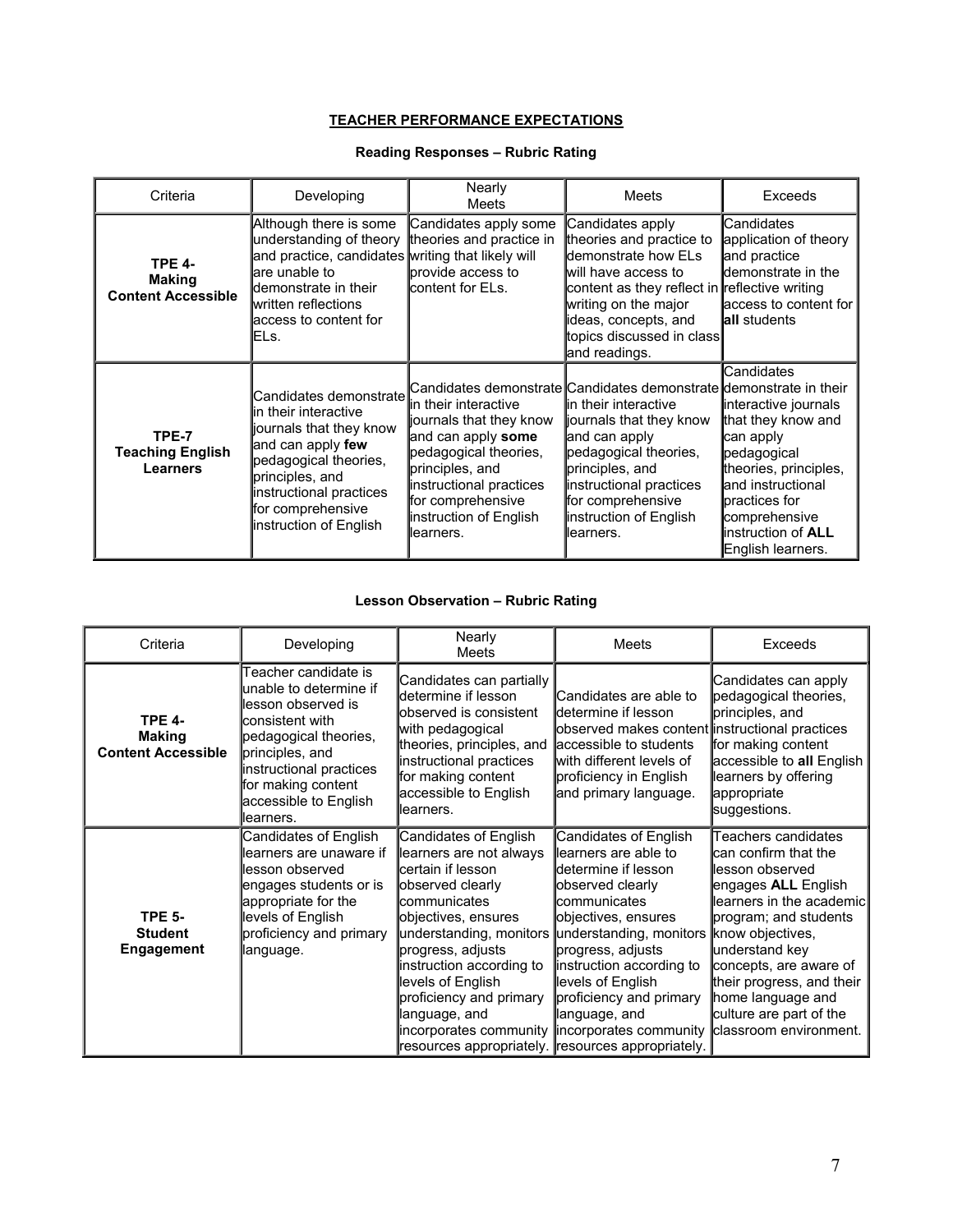### **SDAIE Unit Plan/Presentation – Rubric Rating**

| Criteria                                                                          | Developing                                                                                                                                                                                                                                                                                                                 | Nearly<br>Meets                                                                                                                                                                                                                         | <b>Meets</b>                                                                                                                                                                                                                | Exceeds                                                                                                                                                                                                                                          |
|-----------------------------------------------------------------------------------|----------------------------------------------------------------------------------------------------------------------------------------------------------------------------------------------------------------------------------------------------------------------------------------------------------------------------|-----------------------------------------------------------------------------------------------------------------------------------------------------------------------------------------------------------------------------------------|-----------------------------------------------------------------------------------------------------------------------------------------------------------------------------------------------------------------------------|--------------------------------------------------------------------------------------------------------------------------------------------------------------------------------------------------------------------------------------------------|
| <b>TPE 1-</b><br>Specific pedagogical<br>skills for subject<br>matter instruction | Candidates use very<br>traditional and limited<br>(e.g., lecture only)<br>pedagogical skills for<br>subject matter<br>instruction that prevent<br>understanding of<br>information to English<br>learners.                                                                                                                  | Candidates use some<br>specific pedagogical<br>skills for subject matter<br>instruction, but many<br>English learners do not<br>have access to the<br>lcontent.                                                                         | Candidates use a<br>variety of specific<br>pedagogical skills for<br>subject matter<br>instruction to English<br>learners.                                                                                                  | The specific<br>pedagogical skills for<br>subject matter<br>instruction will<br>incorporate the level of<br>proficiency in English<br>and the primary<br>language.                                                                               |
| <b>TPE 3-</b><br>Interpretation<br>and use of<br>assessments                      | Candidates understand<br>and use primarily<br>traditional assessments<br>strategies with English<br>learners.                                                                                                                                                                                                              | Candidates understand<br>and use some informal<br>and formal assessments informal and formal<br>to determine progress<br>and plan instruction for<br>English learners.                                                                  | Candidates understand<br>and use a variety of<br>assessments to<br>determine progress and<br>plan instruction for<br>English learners.                                                                                      | Assessments will also<br>incorporate English<br>learners' levels of<br>proficiency in English<br>and the primary<br>language to develop<br>and modify instruction<br>accordingly.                                                                |
| TPE-4<br><b>Making content</b><br>accessible                                      | Candidates use mostly<br>traditional instructional<br>practices that do not<br>provide English learners have access to content.<br>access to content.                                                                                                                                                                      | Candidates use some<br>instructional practices,<br>but few English learners practices to make                                                                                                                                           | Candidates use a<br>variety of instructional<br>content accessible to<br>English learners.                                                                                                                                  | <b>All</b> students have<br>access to content.<br>including non-readers<br>and students with<br>varying levels of English<br>proficiency.                                                                                                        |
| TPE-5                                                                             | Candidates are mostly<br>concerned about<br>covering content to<br>English-only speakers,<br>makes little effort to<br>communicate objectives<br>Student Engagement to EL, understanding is<br>unlikely, instruction does adjusted, and<br>not consider student<br>level of English<br>proficiency and primary<br>language | <b>Candidates of English</b><br>learners communicate<br>some objectives clearly,<br>understanding is partial,<br>progress is<br>undetermined,<br>instruction is sometimes according to level of<br>community resources<br>are untapped. | Candidates of English<br>learners clearly<br>communicate objectives<br>ensure understanding,<br>monitors progress,<br>adjust instruction<br>English proficiency and<br>primary language, and<br>use community<br>resources. | <b>All</b> students are<br>engaged in the<br>academic program,<br>know objectives of<br>lessons, understand key<br>concepts, are aware of<br>their progress, and their<br>home language and<br>culture are part of the<br>classroom environment. |
| TPE-7<br><b>Teaching English</b><br>learners                                      | Candidates know and<br>can apply few of the<br>pedagogical theories,<br>principles, and<br>instructional practices<br>for English learners.<br>English learners do not<br>comprehend key<br>academic concepts and<br>ideas.                                                                                                | Candidates know many<br>pedagogical theories,<br>principles, and<br>instructional practices<br>for English learners, but<br>cannot apply them in a<br>comprehensive manner.                                                             | Candidates know and<br>can apply pedagogical<br>theories, principles, and<br>instructional practices<br>for comprehensive<br>instruction of English<br>learners.                                                            | Candidates know and<br>can apply pedagogical<br>theories, principles, and<br>instructional practices<br>for comprehensive<br>instruction of ALL<br>English learners.                                                                             |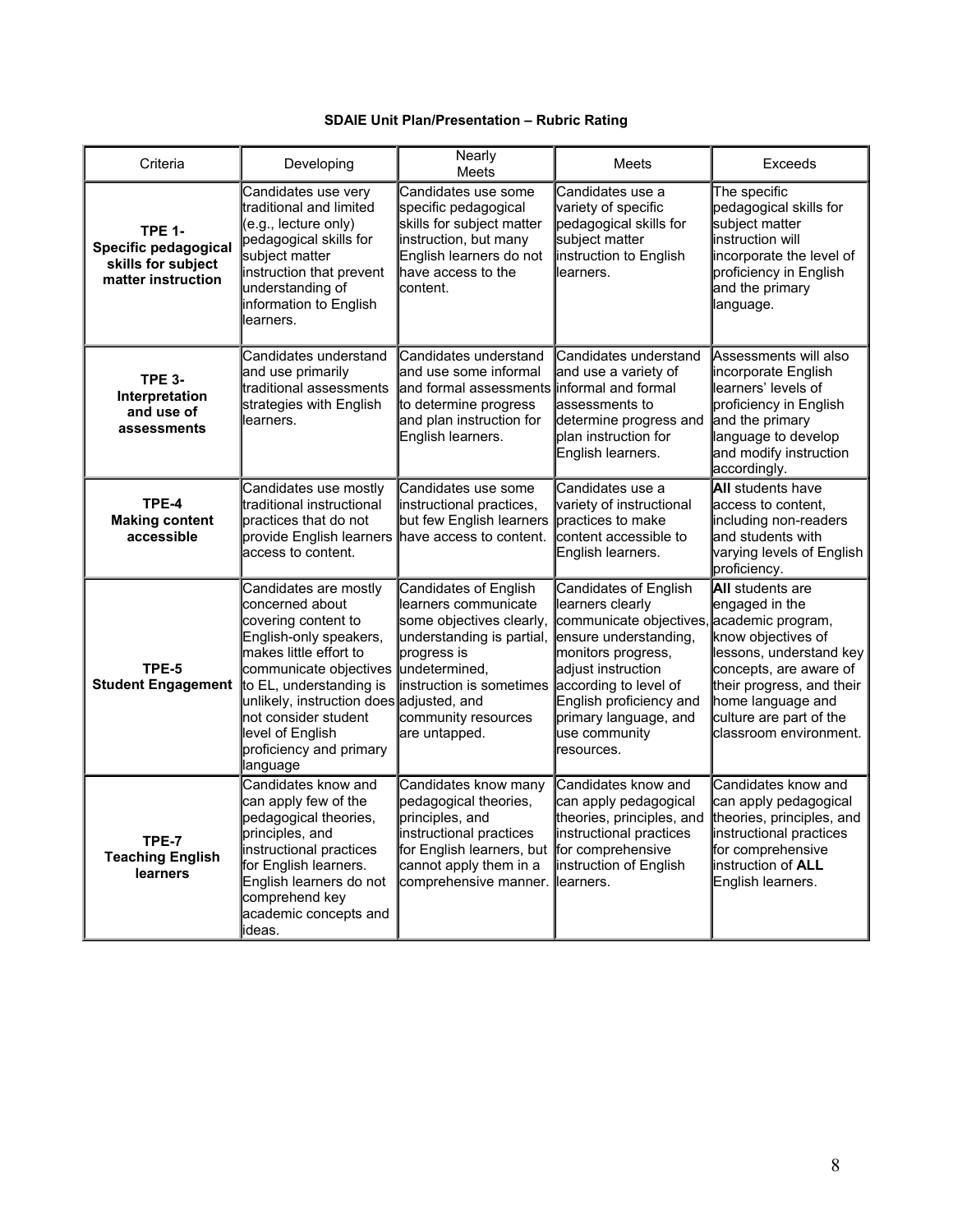### **Multicultural Literacy Unit – Rubric Rating**

| Criteria                                            | Developing                                                                                                                                                                                                        | <b>Nearly</b><br>Meets                                                                                                                                                                                                                                                                                            | <b>Meets</b>                                                                                                                                                                                                                                                                                                                      | Exceeds                                                                                                                                                                                                                                                                                                                           |
|-----------------------------------------------------|-------------------------------------------------------------------------------------------------------------------------------------------------------------------------------------------------------------------|-------------------------------------------------------------------------------------------------------------------------------------------------------------------------------------------------------------------------------------------------------------------------------------------------------------------|-----------------------------------------------------------------------------------------------------------------------------------------------------------------------------------------------------------------------------------------------------------------------------------------------------------------------------------|-----------------------------------------------------------------------------------------------------------------------------------------------------------------------------------------------------------------------------------------------------------------------------------------------------------------------------------|
| <b>TPE 4-Making</b><br><b>Content Accessible</b>    | Candidates use mostly<br>traditional instructional<br>practices that deny<br>access to the content to literature books<br>non-readers and English accessible, but few non- selections accessible to<br>llearners. | Candidates use some<br>instructional practices to<br><b>I</b> make multicultural<br>readers and English<br>learners have access to<br>lcontent.                                                                                                                                                                   | Candidates use a<br>variety of instructional<br>practices to make<br><b>Imulticultural literature</b><br><b>l</b> diverse students.                                                                                                                                                                                               | <b>AII</b> students have<br>access to the content of<br>lmulticultural literature<br>books, including non-<br>readers and students<br>with varying levels of<br>English proficiency                                                                                                                                               |
| TPE-7<br><b>Teaching English</b><br><b>Learners</b> | Multicultural literature<br>books are not authentic. authentic multicultural<br>ldo not reflect the<br>diversity in schools, and<br>the primary language of<br><b>s</b> tudents is not<br><b>l</b> considered.    | Candidates select some<br>books, primary<br>language is not included reflect diversity of the<br>or not well translated,<br>reading and writing<br>lactivities are<br>inappropriate for levels<br>of proficiency in English<br>and primary language,<br>and assessments are<br>non-existent or<br>linappropriate. | Candidates select<br>lauthentic multicultural<br>literature books that<br>classroom, to include<br>the primary language of<br>English learners,<br>develop reading and<br>writing instructional<br>activities appropriate for<br>levels of proficiency in<br>English and primary<br>language, and create<br>relevant assessments. | Teaching candidates<br>include justification for<br>the selection and<br>purpose of each book,<br>taking into account the<br>varying learning and<br>lsocial needs of<br>lindividual students or<br>groups in their own<br>classroom. Writing and<br>reading activities meet<br>the academic and social<br>needs of all students. |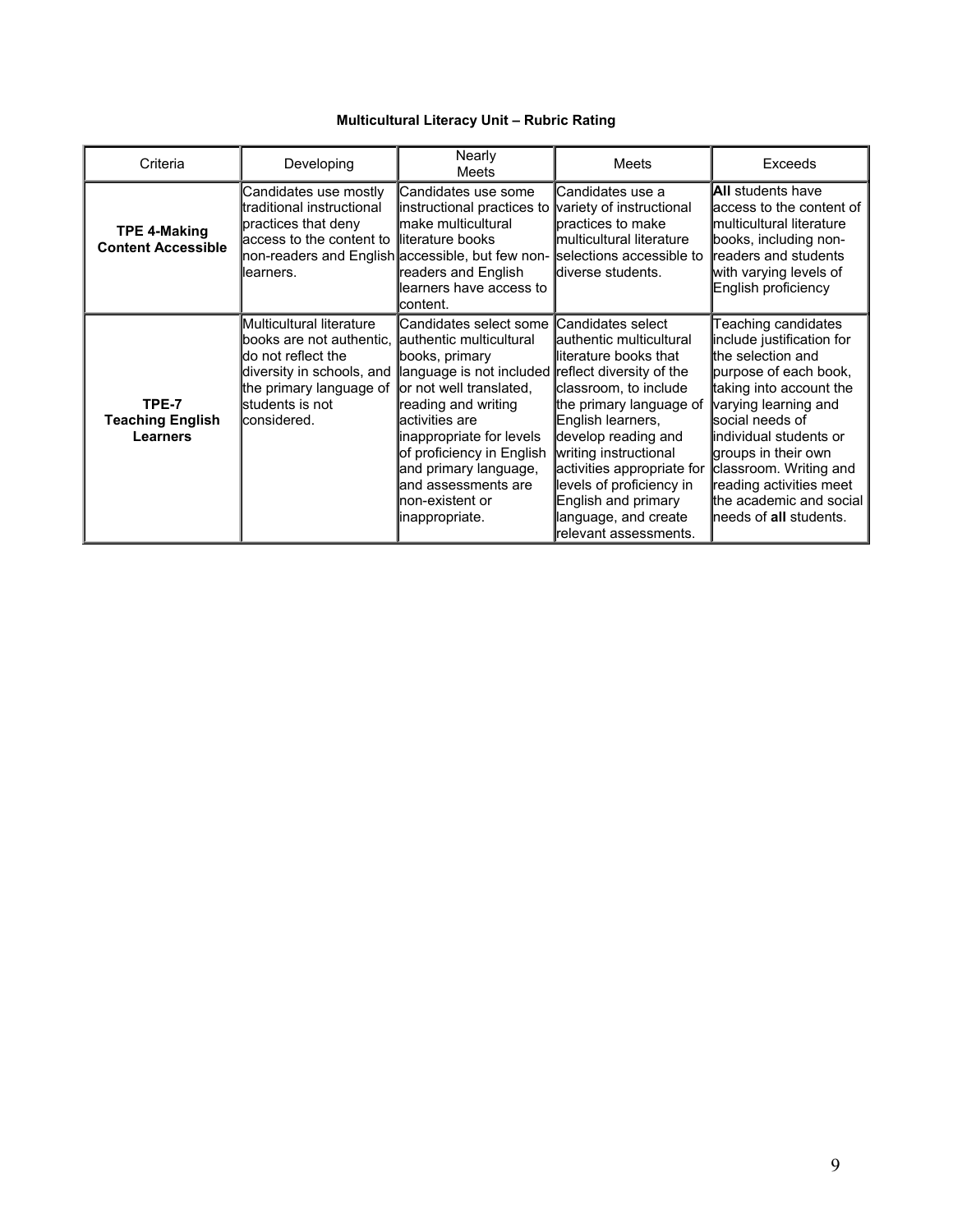# **Course Outline**

| __                                                                                                                             |
|--------------------------------------------------------------------------------------------------------------------------------|
| are listed next to the date by which you should have <b>completed</b> the reading assignment.                                  |
| The instructor reserves the right to modify the schedule to accommodate guest speakers and "teachable moments." Note: Readings |

| Date                     | Topic                                                                                                                        | Readings                                                                                                                                                |
|--------------------------|------------------------------------------------------------------------------------------------------------------------------|---------------------------------------------------------------------------------------------------------------------------------------------------------|
| Session 1<br>January 22  | Introductions<br><b>Course Overview</b>                                                                                      | For each weeks readings, look over the<br>corresponding section in the Course Reader<br>before class.                                                   |
| Session 2<br>January 29  | Language and L2 acquisition<br>Stages of L2 development<br>The role of L1 in L2 acquisition<br>Theory of Bilingual Education | Crawford - Ch. 5, 6 & 7<br>Gibbons - Ch. 6<br>Peregoy & Boyle - Ch. 2<br><b>Begin Reading Facilitations</b>                                             |
| Session 3<br>February 5  | History and Politics of Bilingual Education<br>Legal Mandates / Prop 277                                                     | Crawford - Ch. 1, 2, 3, 13 & Appendix E<br>Come prepared for completing Bilingual<br>Education group projects - websites will be<br>given in class.     |
| Session 4<br>February 12 | Who are English Language Learners?<br><b>Bilingual Education in Practice</b><br>What Can the Classroom Teacher Do?           | Crawford - Ch. 8 & 10<br>Gibbons - Ch. 1<br>Peregoy & Boyle - Ch. 1<br>Walters - Ch. 1<br>Explore the website given in class.                           |
| Session 5<br>February 19 | <b>ELD Standards</b><br>Identification/ Placement/ Language<br>Proficiency Assessment of ELs/CELDT<br>Program Models         | Crawford - Ch. 11 & Appendix A<br>Peregoy & Boyle - Ch. 3, pp. 94-102<br>Due: Download a copy of the ELD<br>Standards - website will be given in class. |
| Session 6<br>February 26 | <b>SDAIE Strategies</b><br>Oral Language Development                                                                         | Gibbons - Ch. 2<br>Peregoy & Boyle - Ch. 3, pp. 94-102 & Ch. 4<br>Due: ELLs with special needs website<br>responses - website will be given in class.   |
| Session 7<br>March 4     | <b>SDAIE Strategies</b><br>Reading and Writing Development of EL<br>students                                                 | Gibbons $-$ Ch. 3 & 5<br>Peregoy & Boyle - Ch. 5, Ch. 6, pp. 202-247<br>Walters - Ch. 3                                                                 |
| Session 8<br>March 11    | <b>SDAIE Strategies</b><br>Reading and Literature with EL students                                                           | Peregoy & Boyle - Ch. 7<br>Due: SDAIE Website reviews - websites<br>will be given in class.<br><b>Due: Lesson Observation</b>                           |
| Session 9<br>March 18    | <b>Content Area Literacy</b><br><b>Access for EL students</b>                                                                | Gibbons - Ch. 4<br>Peregoy & Boyle - Ch. 8 & 9<br>Walters - Ch. 4                                                                                       |
| Session 10<br>March 25   | Multicultural Resources<br>Unit Presentations                                                                                | Due: Multicultural Literacy Unit<br>Due: Multilingual/Multicultural website<br>review.                                                                  |
| Session 11<br>April 8    | Assessing the writing proficiency of EL<br>students                                                                          | Peregoy & Boyle - Ch. 6, pp. 247-256<br>Walters - Ch. 5<br><b>Bring in samples of ELL Writing</b>                                                       |
| Session 12<br>April 15   | Assessing the reading proficiency of EL<br>students                                                                          | Peregoy & Boyle - Ch. 10<br>Walters - Revisit Ch. 5                                                                                                     |
| Session 13<br>April 22   | Parents, Families & Community<br>Connections<br><b>SDAIE Presentations</b>                                                   | Articles to be provided in class<br><b>DUE: SDAIE Unit Plans</b>                                                                                        |
| Session 14<br>April 29   | Reflections / Looking Ahead<br><b>SDAIE Presentations</b>                                                                    | Articles to be provided in class                                                                                                                        |